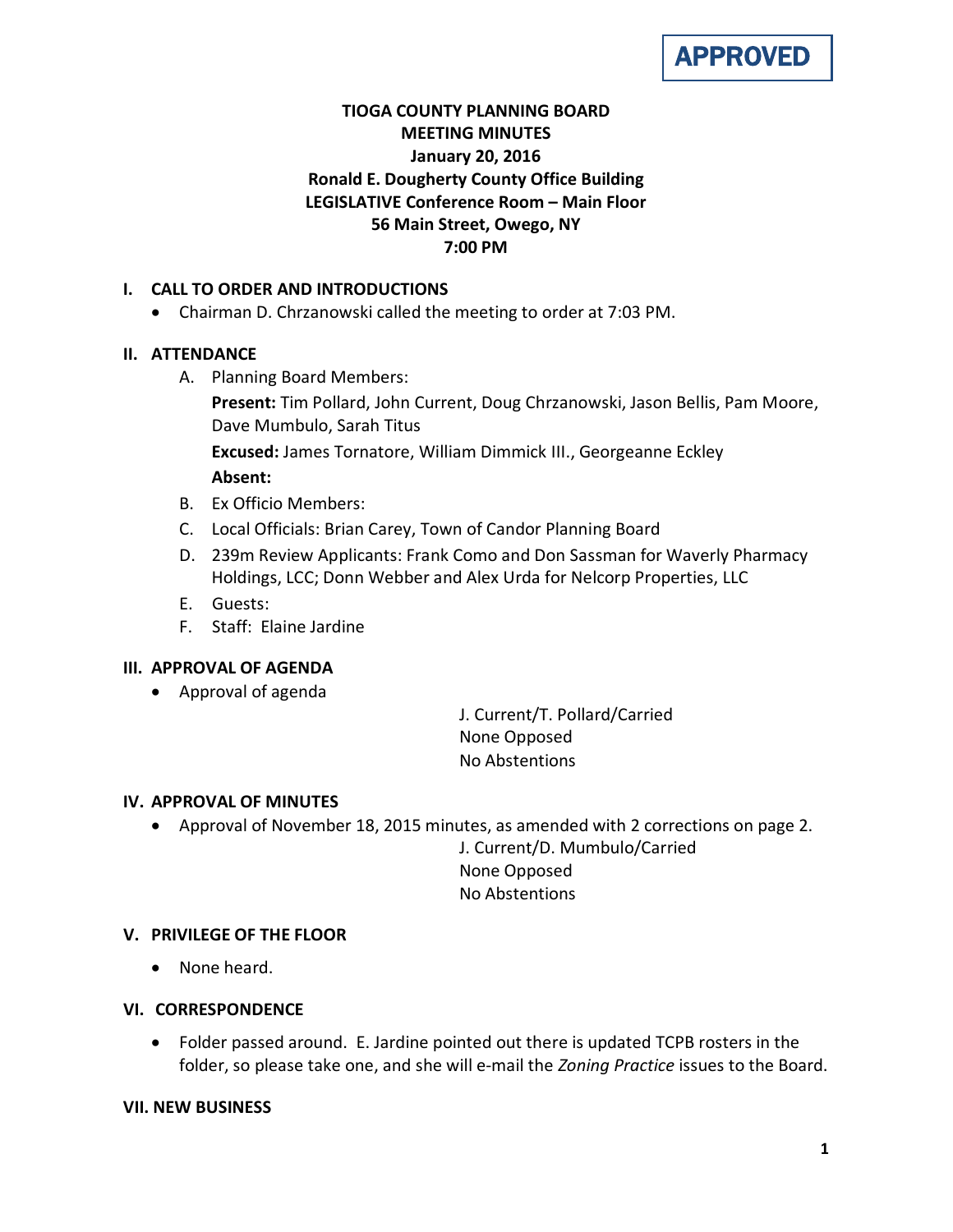

### **A. 239 Reviews**

# **1. County Case 2016-001: Village of Owego, Local Law #1 of 2016, Zoning Amendment**

The applicant is requesting to amend their zoning code to repeal references to the Architectural Review Board, and, where appropriate, replace with the Owego Historic Preservation Commission, throughout the chapter. This is a housekeeping measure that is long overdue to make the Village of Owego Zoning Code current and accurate.

Staff recommends approval of the zoning amendment.

**Motion to recommend approval of the Zoning Amendment:**

| J. Bellis/S. Titus/Carried |   |
|----------------------------|---|
| Yes                        |   |
| Nο                         | ŋ |
| Abstention                 | n |

# **2. County Case 2016-002: Town of Candor, Comprehensive Plan Update Review**

The Candor Town Board and Planning Board have worked together to update their comprehensive plan over the last couple years. They have conducted a survey, and held at least two public hearings during development to solicit public input. While most of the traditional content is there, the document would be improved and easier to read with better organization. Appendix A, Background, as well as Appendix F, Population Statistics should be up front before diving into the Goals to get a picture or snapshot of the town before recommending goals and strategies. Additionally, reading about natural resources is a bit confusing and out of place under Goal 2: Maintain and/or improve property values. Inserting a heading labelled 2a – Natural Resources before the  $6<sup>th</sup>$  paragraph might resolve this. Additionally, paragraphs 10 and 11 that discuss water quality, reforestation and soil conservation on page 8 now in Goal 3, could be more impactful if they were included in the paragraphs regarding natural resources in Goal 2.

One last comment, in the second paragraph under Goal 3 regarding identification and preservation of agricultural lands, the County Ag & Farmland Protection Board created an update to the County Agricultural and Farmland Protection Plan in 2015, which includes a countywide map of agricultural land areas to be protected. The Conservation Advisory Committee could start their efforts by using this map, and plan as tools to protect agricultural land.

Staff recommends approval of the Comprehensive Plan Update.

**Motion to recommend approval of the Comprehensive Plan Update:**

| J. Bellis/J. Current / Carried |   |
|--------------------------------|---|
| <b>Yes</b>                     |   |
| No                             | ŋ |
| <b>Abstention</b>              | n |

# **3. County Case 2016-003: Village of Waverly, Special Permit/Site Plan Review, Waverly Pharmacy Holdings, LLC**

The applicant is requesting site plan review and a special permit to create an additional parking lot on the parcel just adjacent to the south (443 Cayuta Ave) of the Waverly Pharmacy. The applicant is currently under purchase contract with that property owner's estate, and wants to expand the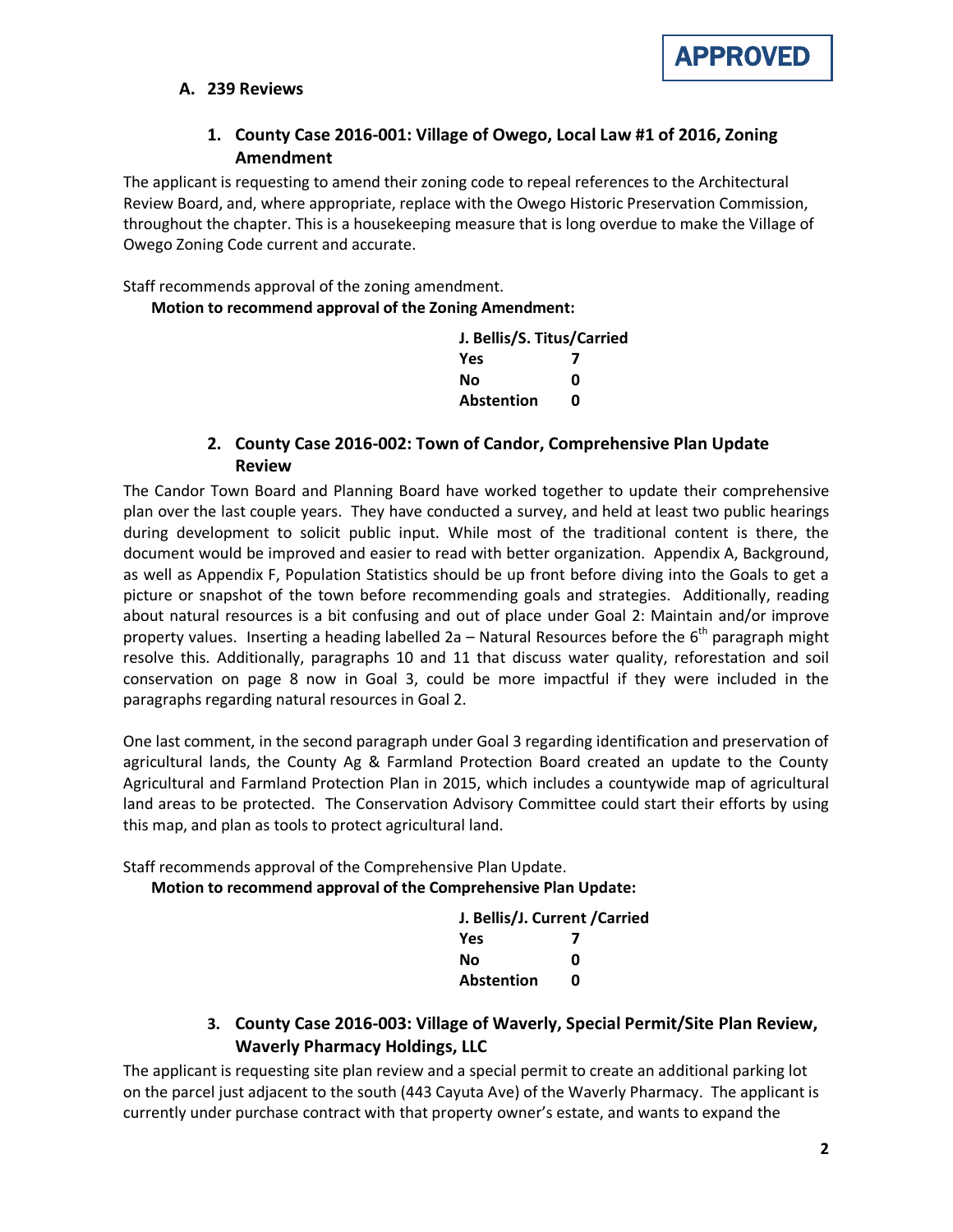parking lot in this space by creating 12 or more parking spaces. The expanded parking lot will create better and safer traffic flow for Waverly Pharmacy customers. The current house on the property will be demolished. See the attached project narrative for more detailed activities. The added parking will greatly improve the traffic situation at this site, and will also benefit the business by facilitating an increase in customer patronization at any given time.

The neighborhood contains a mix of residential and commercial uses nearby.

Staff recommends approval of the Special Permit/Site Plan Review with the condition that the Village of Waverly Planning Board agrees with final design and layout of the expanded parking lot.

The applicant's attorney, Frank Como, then passed out an updated site plan showing 5 to 10 additional parking spaces to be located at the rear of the adjacent parcel, to expand the employee parking area.

**Q. D. Mumbulo** – I take it the house is going to be torn down – have there been any complaints about the impact to property taxes? **A. F. Como** – The value of the old house vs. the value of improved parking lot is not much.

**Q. P. Moore** –How many total parking spaces will there be? **A. D. Sassman** – 24. P. Moore - Is this property in the 100-year floodplain? **A. F. Como** – Yes, but it never floods. **D. Sassman** - It is inside the levee along Cayuta Creek.

**Motion to recommend approval of the Special Permit/Site Plan Review:**

| J. Bellis/T. Pollard/Carried |   |
|------------------------------|---|
| <b>Yes</b>                   |   |
| Nο                           | ŋ |
| <b>Abstention</b>            | n |

# **4. County Case 2016-004: Town of Owego, Floodplain Development Special Use Permit, Nelcorp Properties, LLC**

The applicant proposes re-subdivide a current non-developed subdivision off Marshland Road in Apalachin, to be named Marshland Trail Estates. The proposal calls for nine parcels, six of which are out of the floodplain and three are located within the floodplain on site. All nine parcels will contain duplex residential structures, resulting in 18 dwellings. Each duplex structure is expected to be 1,200 - 1,500 square feet, with lot sizes ranging from 42,000 to 140,000 based on percolation rates. All dwellings will be serviced by private water wells and septic systems.

The entire subdivision totals approximately 19 acres, with 12 acres of which is within the 100-year floodplain. The residential structures located on lots within the floodplain will be raised by cut and fill method with material located within the floodplain area on site, with the lowest finish floors being at 2-feet above the base flood elevation (BFE). Since the established BFE in the area is at 819 mean feet above sea level, all finished floor elevation (FFE) levels will be no lower than 821 feet.

While there is a need for alternative housing types from single family owner occupied in this area, the risk of flooding and repeated damage to these potential residential structures is too great to justify building in the floodplain, which will just worsen flooding impacts in the area around them. Even if the raised structures are higher than the floodplain, the residents will still have to evacuate during a flood, and potentially put more people's safety in jeopardy if local emergency responders have to perform rescues.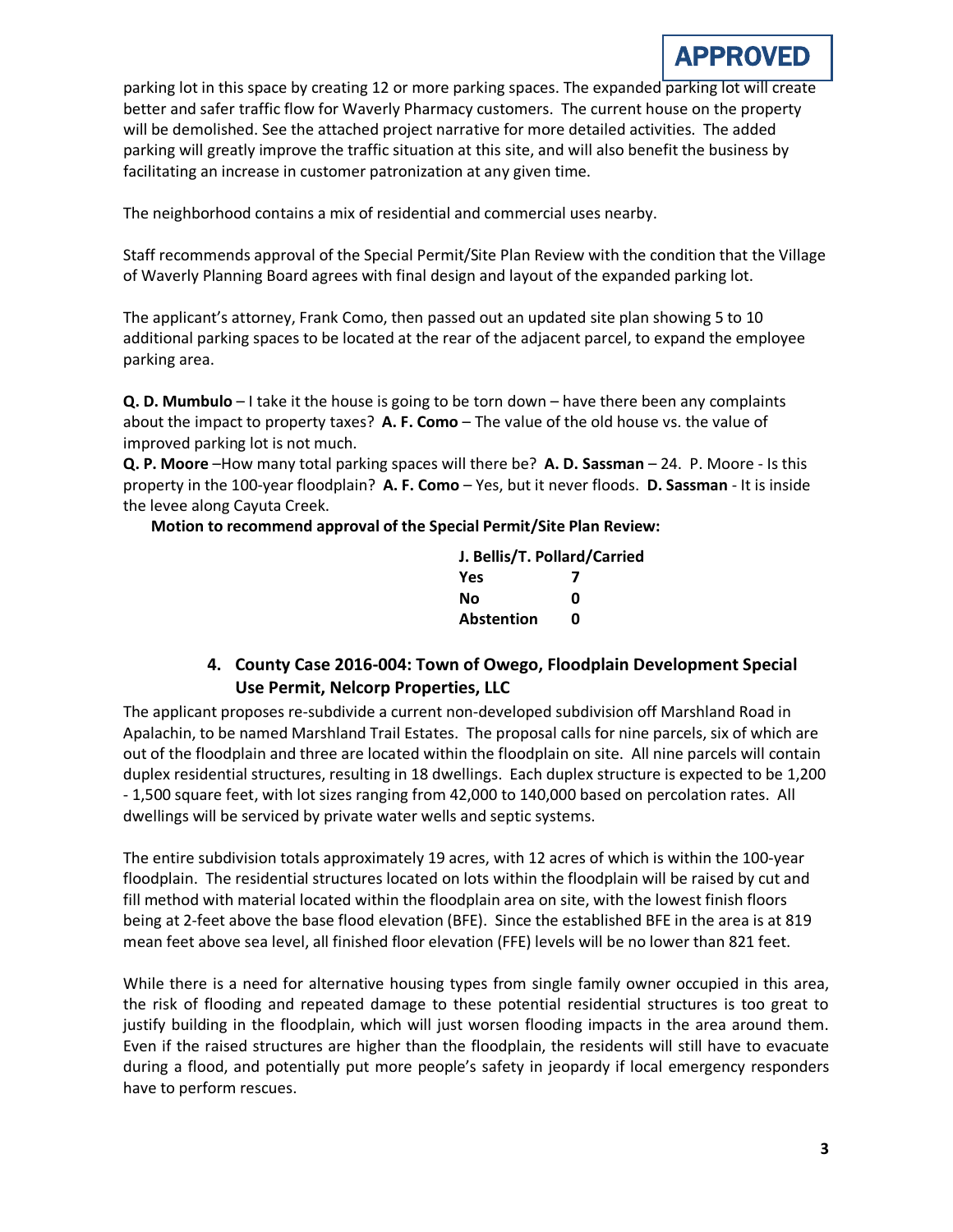

Staff recommends Approval with Modification of the special use permit with the condition that the applicant constructs only the proposed residential structures for those six that are out of the floodplain, and not develop the three lots within the floodplain, to retain the integrity of the floodplain connection to the Susquehanna River.

The applicant's engineer, Alex Urda, then added a few items:

- Each lease will have in it a mandatory evacuation stipulation
- They will develop an evacuation plan
- The units are for ages 50+
- The duplex structure on the property closest to Marshland Road could be moved back approximately 40 feet to be in a high area of the property that is out of the floodplain

Discussion ensued amongst the TCPB members regarding the need for this type of housing versus the risk of deleterious flooding impacts.

**Q. D. Chrzanowksi** – It looks there is a water well right next to a federal wetland on one of these properties. Is there any buffer requirement? **A. A. Urda** – No, the ACOE does not currently impose wetland buffers.

#### **Motion to recommend Disapproval of the special use permit:**

| P. Moore/T. Pollard/Not Carried |                          |  |
|---------------------------------|--------------------------|--|
| Yes                             | 2 (P. Moore, T. Pollard) |  |
| Nο                              | 5                        |  |
| <b>Abstention</b>               | n                        |  |

**Motion to recommend Approval with Modification of the special use permit:**

| D. Chrzanowski/J. Current/Not Carried |                |  |
|---------------------------------------|----------------|--|
| <b>Yes</b>                            | $1$ (S. Titus) |  |
| Nο                                    | 6              |  |
| <b>Abstention</b>                     | n              |  |
|                                       |                |  |

#### **B. Nominations for 2016 TCPB Officers**

Secretary Moore called for nominations by consensus. The following nominations were made:

- Doug Chrzanowski Chair
- William Dimmick, III Vice Chair
- Pam Moore Secretary

After hearing no more nominations, Secretary Moore closed the nominations by consensus. This slate will be presented for vote at the Board's February meeting.

#### **VIII. REPORTS**

- A. Local Bits and Pieces
	- 1. Town of Candor vacant
	- **2. Town of Nichols**  P. Moore
		- Inquired about anticipated discharge method for Crown Cork. J. Bellis explained that NYS DEC provided alternatives to the WWTP expansion to discharge processed water given the short construction timeline for the company. These options included groundwater discharge, discharge to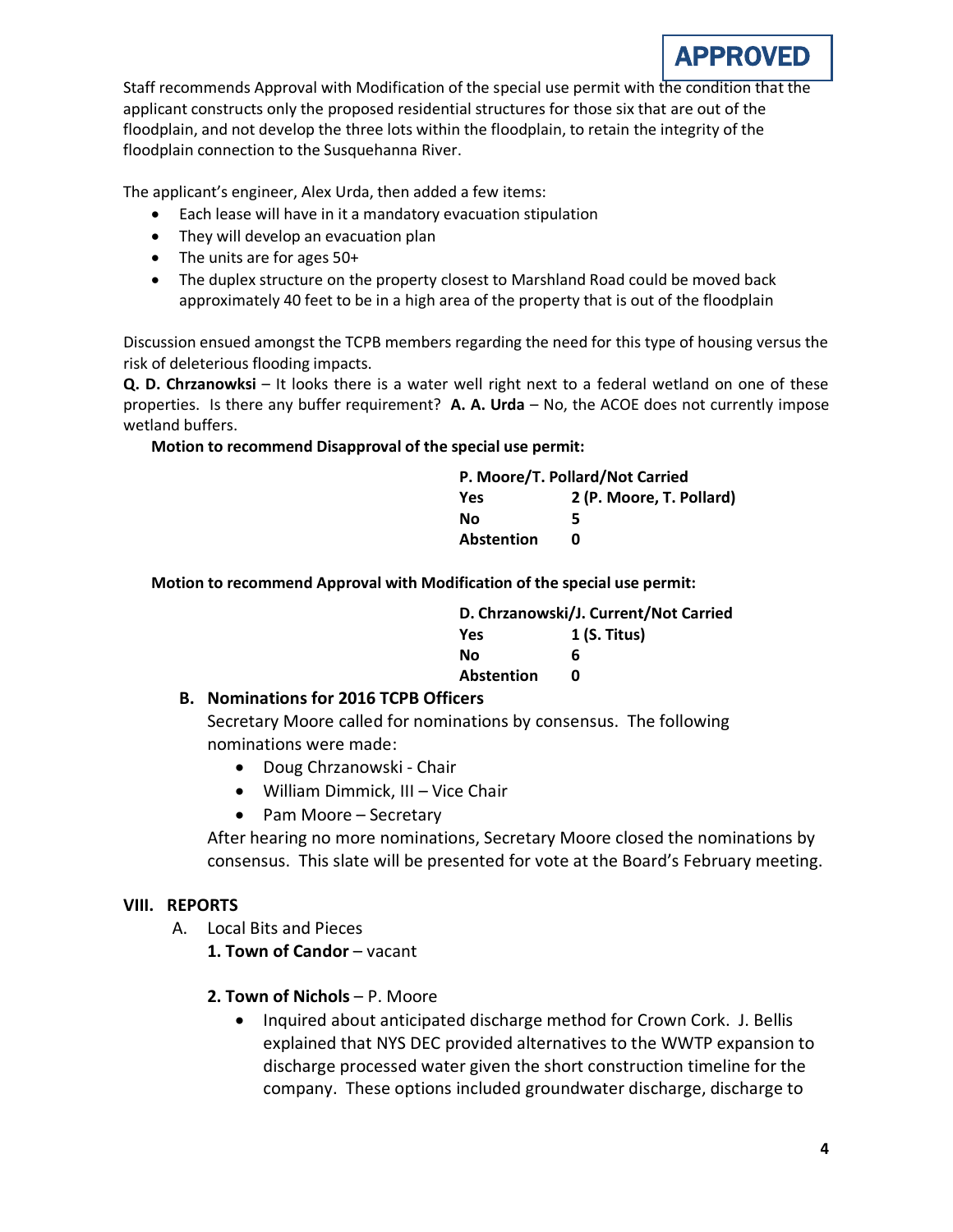Hunt's Creek or discharge to the Susquehanna River. In the end, it was agreed that the best method was still the WWTP expansion.

# **3. Town of Berkshire - T. Pollard**

- Town Planning Board has a new member, plus Jim Lacey re-joined the Board as an alternate.
- Have completed first two section of the Comp Plan Update.

# **4. Town of Tioga –** D. Chrzanowski

- Town Planning Board down a member to due to resignation of Jeff Barnes. Brenda Middendorf's daughter in-law is the new secretary, since Carol resigned with Jeff.
- Comprehensive Plan update goal for the Planning Board is to have the document completed by May.

# **5. Village of Waverly** – W. Dimmick III

• Not in attendance.

# **6. Village of Owego** – G. Eckley

• Not in attendance.

# **7. Town of Newark Valley** – **S. Titus**

• Nothing new to report.

## **8. Village of Newark Valley – J. Tornatore**

• Not in attendance.

## **9. Town of Owego** – J. Current

• No report.

## **10. Town of Barton** – D. Mumbulo

- No report.
- **11. Town of Richford** vacant

## **12. Spencer** – vacant

# B. **Staff Report**

- There was no staff report to provide for December 2015.
- E. Jardine reported on two items: 1) Tioga County Departments are working on updating the County's 2005 Strategic Plan; and 2) Brittany Woodburn was hired as the EDP Economic Development Specialist. She started December 28<sup>th</sup>. Bryant Myers has taken the Tioga County Industrial Development Agency's Executive Administrator position.